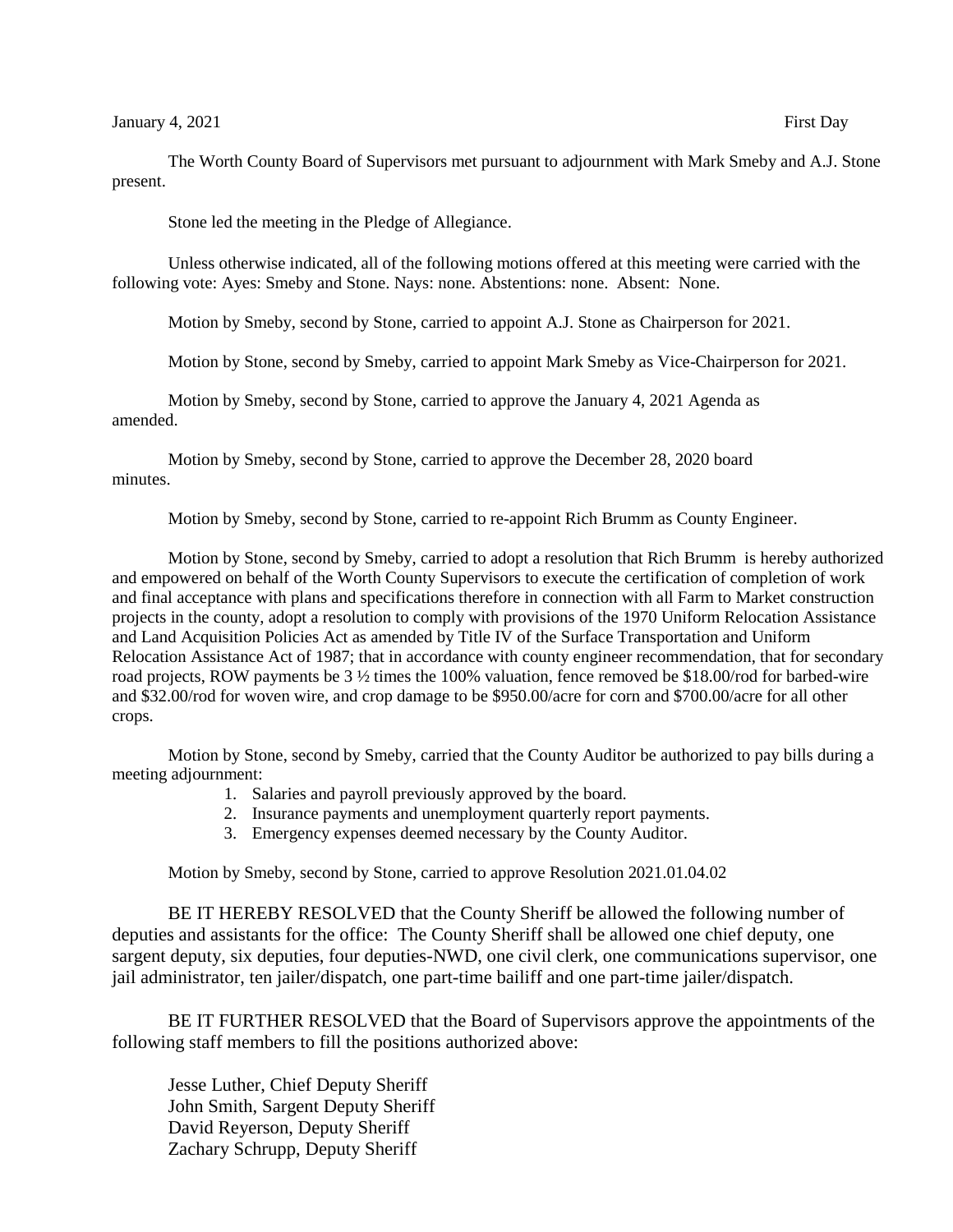Kevin Knudson, Deputy Sheriff Chad Wurtzel, Deputy Sheriff Bryon Olson, Deputy Sheriff Dennis Paulson, Deputy Sheriff Melissa Hoch, Deputy Sheriff - NWD Ryan Hansen, Deputy Sheriff - NWD Tyler Cook, Deputy Sheriff – NWD Justin North, Deputy Sheriff – NWD Margie Butler, Office Manager/Deputy Civil Clerk Marilyn Stayner, Communications Supervisor Teri Dorsey, Jail Administrator Rick Anderson, Jailer/Dispatch Lisa Boeckholt, Jailer/Dispatch Jason Schmidt, Jailer/Dispatch Valerie Paulson, Jailer/Dispatch Teri Bodtke, Jailer/Dispatch Lois Rodemeyer, Jailer/Dispatch Dawn Knudtson, Jailer/Dispatch Taylor Anderson, Jailer/Dispatch Kirstin Wendel, Jailer/Dispatch Makayla Tucker, Jailer/Dispatch Jim Berg, Part-time Bailiff Jake Dalluge, Part-time Jailer/Dispatch

Passed and adopted this 4<sup>th</sup> day of January, 2021.

Aaron Stone, Chairperson Worth County Board of Supervisors

## ATTEST:

Jacki A. Backhaus, County Auditor

Motion by Smeby, second by Stone, carried to approve Resolution 2021.01.04.03

BE IT HEREBY RESOLVED that the County Auditor be allowed the following number of deputies and assistants for the office: The County Auditor shall be allowed one deputy and two clerks.

BE IT FURTHER RESOLVED that the Board of Supervisors approve the appointments of the following staff members to fill the positions authorized above:

Shellie Johanns, Deputy Auditor Chelsey Doty, Clerk Krystal Thompson, Clerk

Passed and adopted this 4<sup>th</sup> day of January, 2021. Aaron Stone, Chairperson Worth County Board of Supervisors

ATTEST: Jacki A. Backhaus, County Auditor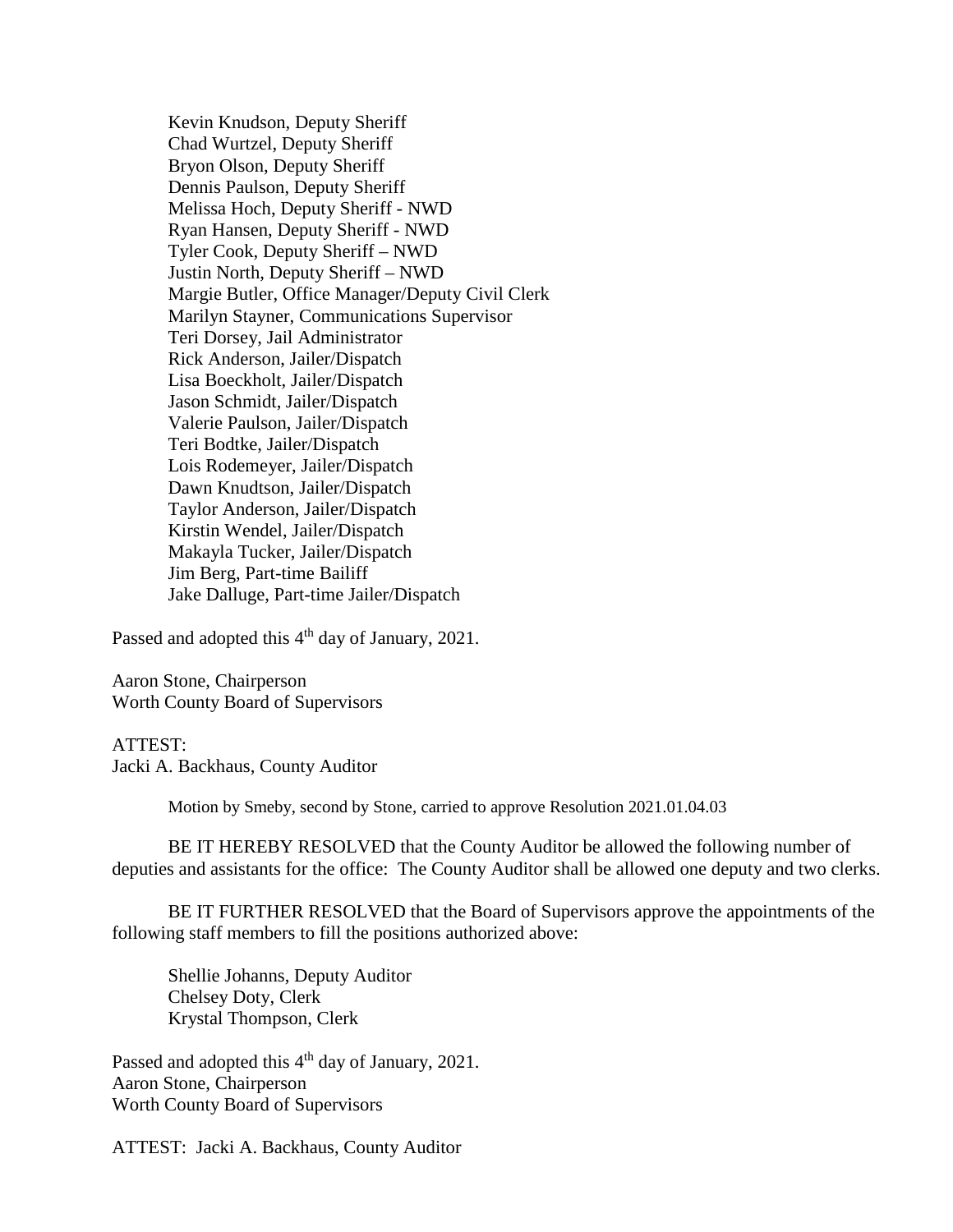Motion by Smeby, second by Stone, carried to approve DD # 13/Lat #3 Contractor's Pay Request #1 and Change Order #1 for Cole Excavating per request by Jon Rosengren, engineer – Bolton & Menk, Inc.

Motion by Smeby, second by Stone, carried to approve payroll eligibility verification for Andrea Myli at \$34,588/year and salary change for Joan Vorland at \$20/hour as submitted by the assessor.

Motion by Smeby, second by Stone, carried to approve the Annual Construction Evaluation

## **RESOLUTION #2021.01.04.01 CONSTRUCTION EVALUATION RESOLUTION**

**WHEREAS**, Iowa Code section 459.304(3) sets out the procedure if a board of supervisors wishes to adopt a "construction evaluation resolution" relating to the construction of a confinement feeding operation structure; and

**WHEREAS,** only counties that have adopted a construction evaluation resolution can submit to the Department of Natural Resources (DNR) an adopted recommendation to approve or disapprove a construction permit application regarding a proposed confinement feeding operation structure; and

**WHEREAS**, only counties that have adopted a construction evaluation resolution and submitted an adopted recommendation may contest the DNR's decision regarding a specific application; and

**WHEREAS,** by adopting a construction evaluation resolution the board of supervisors agrees to evaluate every construction permit application for a proposed confinement feeding operation structure received by the board of supervisors between February 1, 2021 and January 31, 2022 and submit an adopted recommendation regarding that application to the DNR; and

**WHEREAS,** the board of supervisors must conduct an evaluation of every construction permit application using the master matrix created in Iowa Code section 459.305, but the board's recommendation to the DNR may be based on the final score on the master matrix or may be based on reasons other than the final score on the master matrix;

**NOW, THEREFORE, BE IT RESOLVED BY THE BOARD OF SUPERVISORS OF WORTH COUNTY** that the Board of Supervisors hereby adopts this construction evaluation resolution pursuant to Iowa Code section 459.304(3).

Aaron Stone Chair, Board of Supervisors Date: January 4, 2021

ATTEST: Jacki A. Backhaus

County Auditor Date: January 4, 2021

Motion by Smeby, second by Stone, carried to approve the 2021 Wellness Agreement between Iowa State Association of Counties and Worth County.

Motion by Smeby, second by Stone, carried to approve that \$13.25 remain the hourly rate paid by the courthouse for 2021.